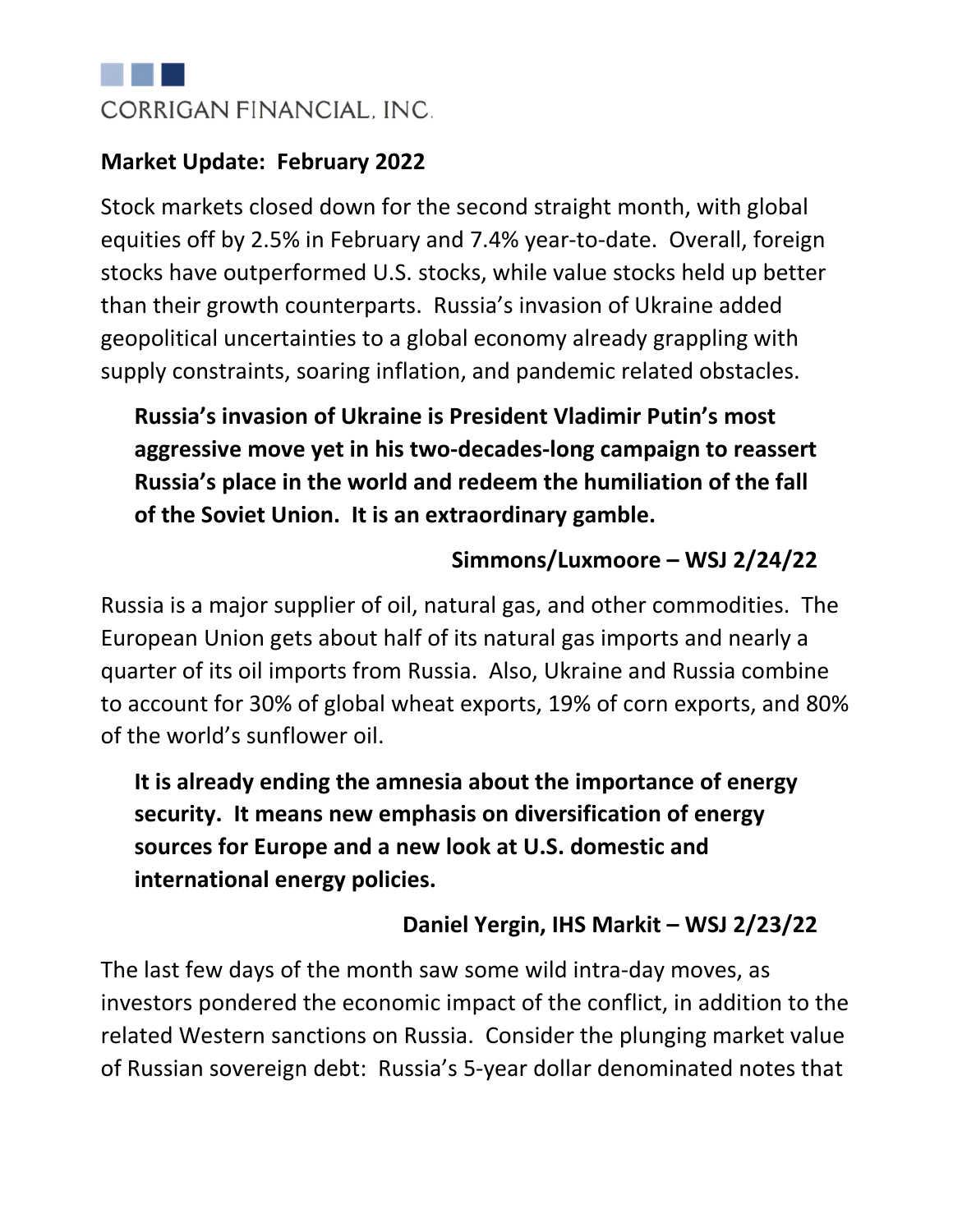traded at a 9% yield on Friday (2/25), were trading to yield 25% on Monday (2/28).

**Under the surface, moves suggested that investors are still wrapping their heads around the implications of the war in Ukraine and the resulting sanctions by the U.S. and its allies on Russia. But the long-term picture for markets in 2022 isn't all that different than it was a month ago.**

# **Nicholas Jasinski – Barron's 2/28/22**

In the wake of the invasion, Russia's stock market crashed and the ruble weakened to a record low … as bank customers rushed to withdraw their savings. Russian stocks lost about a third of their value in February alone, while Brent crude, the global oil benchmark, topped \$100 a barrel for the first time since 2014.

**Global markets for everything from stocks to oil to wheat are recording some of the most extreme price swings in decades, a sign of investor unease over unpredictable economic and political dynamics.**

# **Gunjan Banerji – WSJ 2/27/22**

History has shown that market falloffs due to geopolitical shockwaves tend to be short-lived. A study by Vanguard concluded that while equity markets often react negatively to the initial news, returns over the following 6- and 12-month periods were largely in line with long-term average returns.

Still, at this point it is difficult to evaluate the direct economic impact of the conflict and related sanctions … and maybe more importantly, the longer-term unintended consequences and collateral damage resulting from the conflict.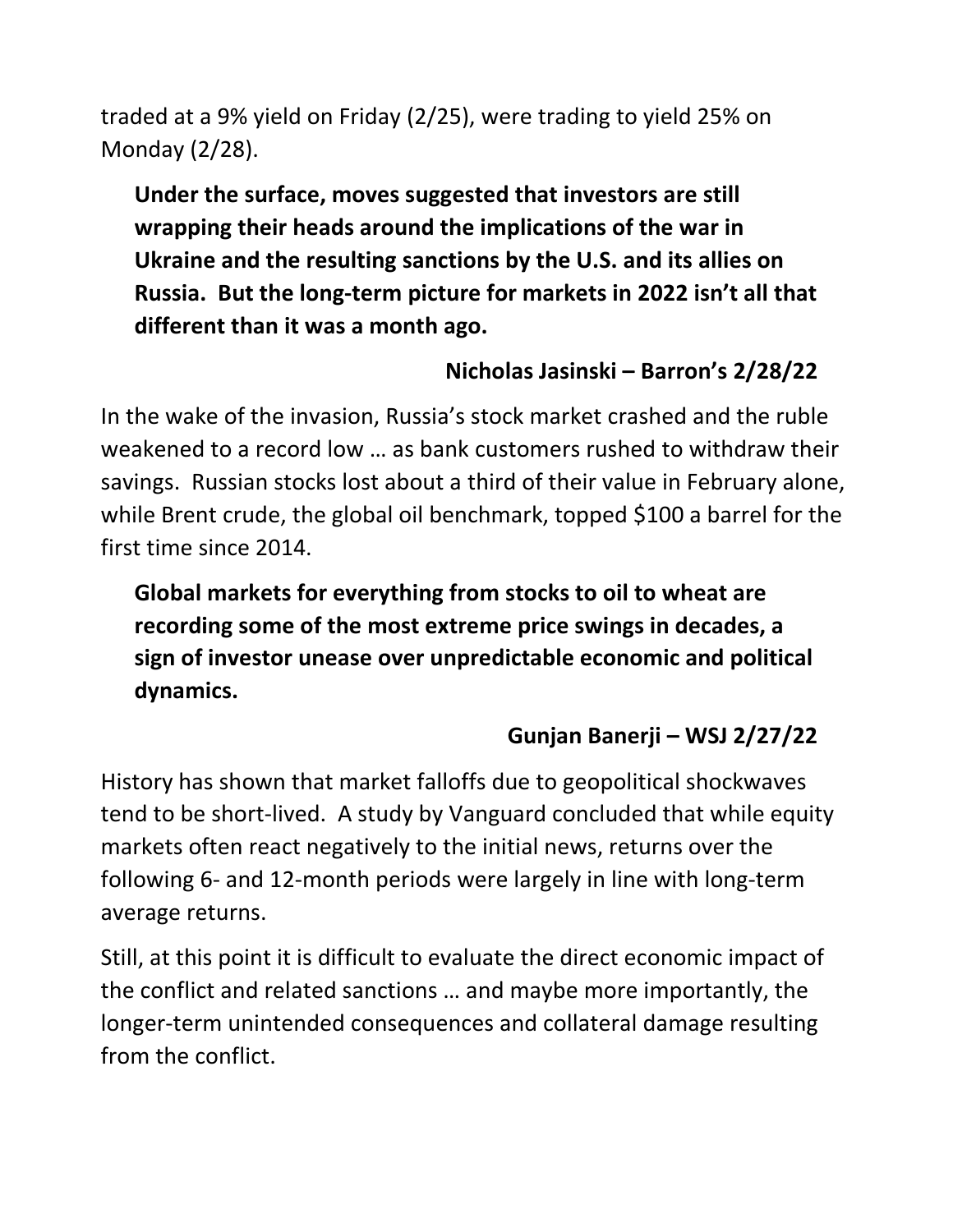# **The U.S. and its allies issuing sanctions on Russia will have a reverberating impact on not only Russia, but the entire world.**

### **Dawn Tiura, Sourcing Industry Group – WSJ 2/27/22**

One year ago, the Federal Reserve was not expected to raise rates until sometime in 2024. Now with a rate-hike penciled in for their next meeting (March 15-16), some analysts were even entertaining an initial hike of up to 50 basis points. Given the current geopolitical backdrop, however, monetary policy decisions have become more complicated. Economists now expect central banks to withdraw stimulus more slowly because of the Russian invasion.

Currently, most analysts are not forecasting a big change to U.S. economic growth. While geopolitical concerns will potentially push inflation higher and exacerbate supply chain bottlenecks, the U.S. economy should continue to rebound from the winter surge of Covid-19 infections.

# **The impact of the Russian invasion on the U.S. economy will be on the margins.**

# **Mark Zandi, Moody's Analytics – WSJ 2/28/22**

Despite the Omicron variant of Covid-19 reaching peak levels, the Commerce Department reported consumer spending in January rose 2.1% from the previous month. The department's measure of inflation was also up … surging 6.1% in January from a year earlier. The current rate of inflation is now at the fastest pace in four decades.

The Case-Shiller home price index rose 18.8% in calendar year 2021. That registered the highest increase since the index was originated back in 1987. Inventory shortages continue to push up prices. The number of homes for sale reached a record low in January, according to the National Association of Realtors.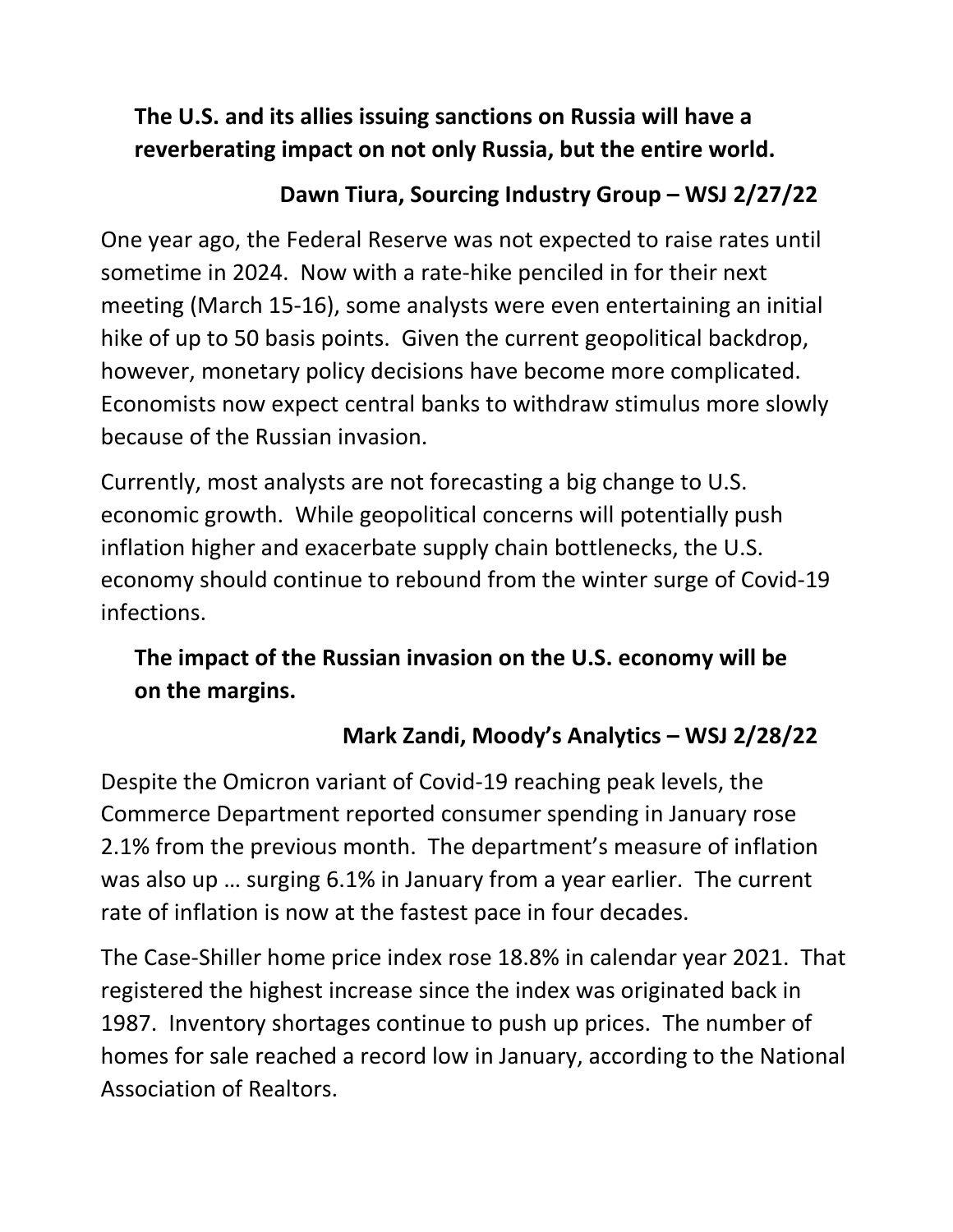**The forces driving housing demand are powerful. The pandemic has reshaped many Americans' views about housing, and the push toward suburban living it helped set off remains strong. Moreover, after more than a decade of underbuilding – a consequence of the housing bust that began in 2005 – there is a dearth of available homes.**

#### **Justin Lahart – WSJ 2/18/22**

First time buyers, struggling to keep pace, saw their market share fall to 27% in January from 33% a year earlier. Rising mortgage rates are expected to help decelerate the rate of home-price growth. The average 30-year fixed-rate mortgage is approaching 4% … a rate not seen in nearly three years.

# **The surge in mortgage rates is likely to take a bite out of the demand for housing, mostly among first-time buyers and those with limited budgets.**

### **Selma Hepp, CoreLogic – WSJ 2/22/22**

Special-purpose acquisition companies, or SPACs (also known as blankcheck companies), raise money with the goal of finding and merging with a private company. The money remains in a trust account, earning interest until a merger is closed. If no deal is found, investors get their money back. Currently, some 600+ SPACs, with over \$160 billion in combined funds, are still hunting for acquisitions.

**Capital is cheap, because the world is awash in it. This is historically extraordinarily unusual … Today, more capital is available than opportunities to invest it.**

#### **John Mauldin – Mauldin Economics 2/12/22**

Despite the declining rate of Covid-19 infections, many employees continue to work from home. Kastle Systems estimates that about one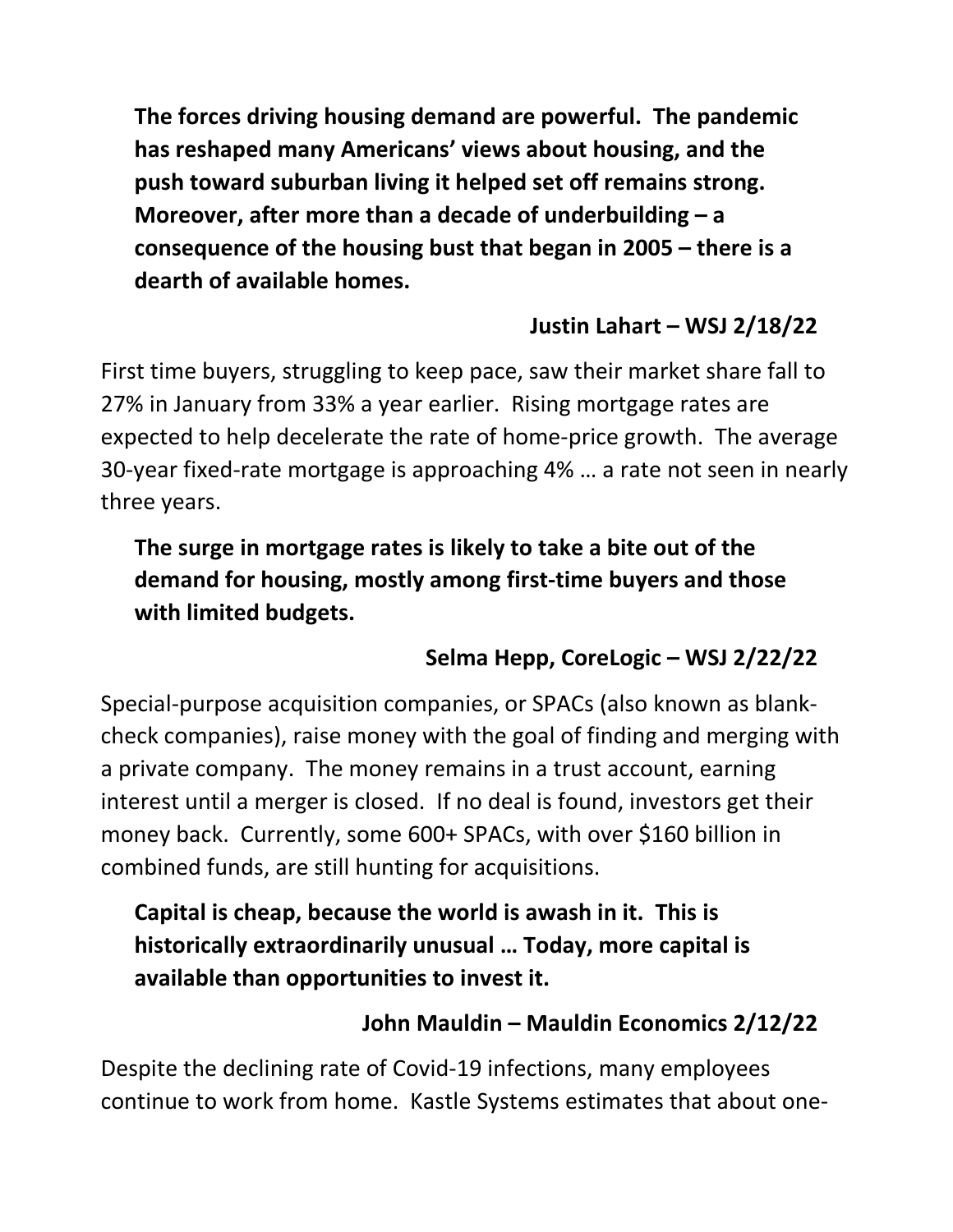third of the workforce returned to the office during the first week in February … an increase from 23% during the first week of January, but a decline from the 41% recorded during the first week in December, before the peak of the Omicron variant.

# **There's a huge divergence between the ways that people are coming together in the other parts of their lives and the way they aren't in the office.**

**Mark Ein, Kastle Systems – WSJ 2/14/22**

#### . . . . . . . . . . . . . . . . . . . .

All things considered, the U.S. economy has had a solid start to the new year, with robust job growth and rising wages. Companies also reported an uptick in demand during February, after pandemic-related disruptions and employee absenteeism in the previous months.

**With daily new Covid-19 cases falling, restrictions easing and the strongest consumer finances in recent history, Americans are finally emerging from the pandemic eager to splurge on everything from travel and sports events to restaurants, cruises and theme parks, executives say.**

### **Will Feuer – WSJ 2/17/22**

Americans are increasing spending on all things associated with travel and entertainment after being locked down for the past couple of years. More importantly, households are still holding an estimated \$2 trillion of savings from government stimulus programs.

**It's not like households are in any danger of running out of savings. That will allow for continued strong spending growth even as inflation is high and some of these government programs recede.**

**Gus Faucher, PNC Financial Services – WSJ 2/25/22**